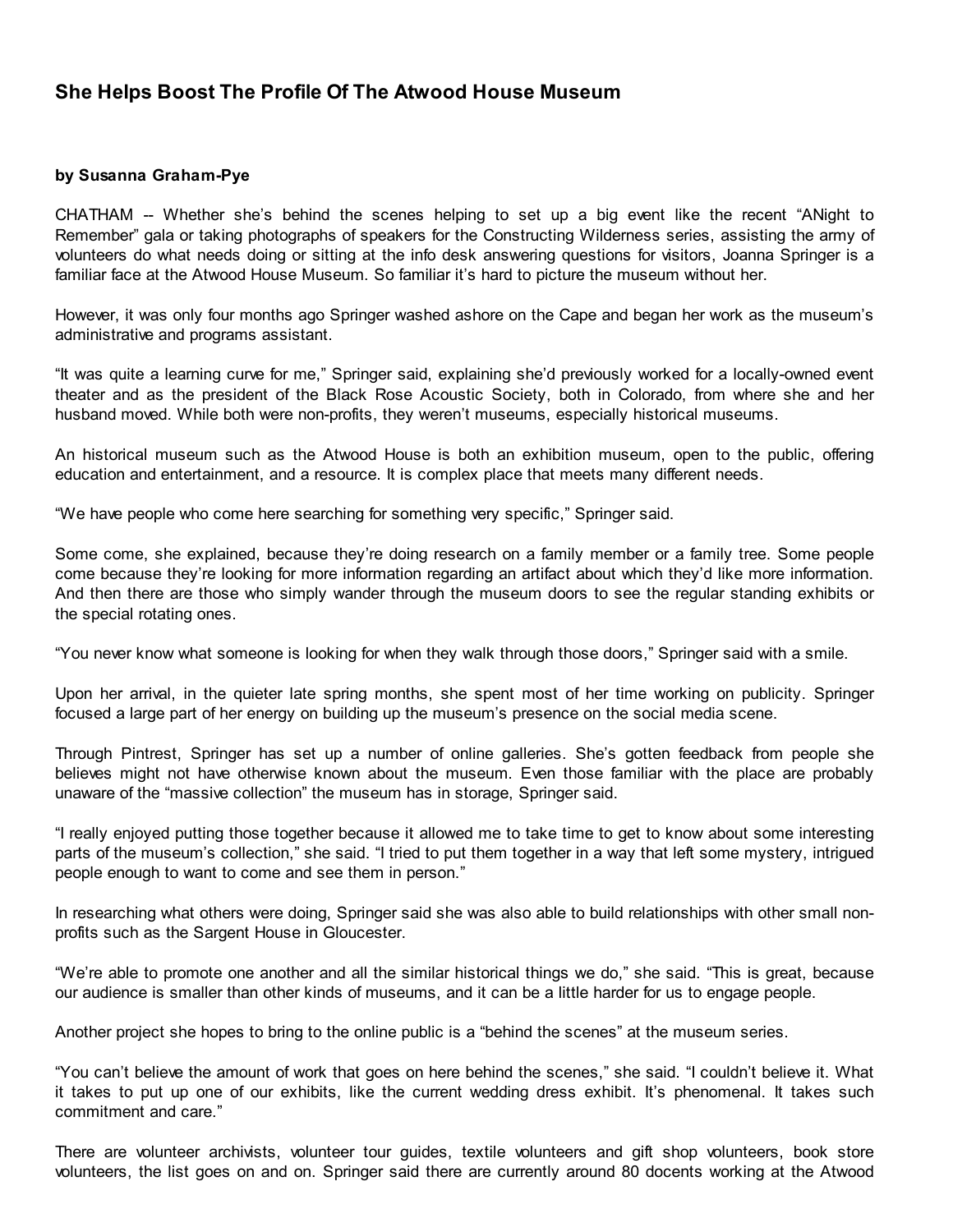House.

"I think it's a love of the town that brings many of them here to work," she said. "And for others, I think they have a love for a particular subject. It's amazing. We couldn't do what we do without them."

Their work is what Springer said she hopes to feature online, but not until after summer.

"I started in the slower months," she said. "It's amazing how much busier things get this time of year."

Of the collections, Springer said she is particularly fond of the Mural Barn, which holds Alice Stalknecht's paintings of early to mid-twentieth century life in Chatham. She finds the "camp house" exhibit, one of the permanent displays, interesting as well.

Continued On Page [24](javascript:parent.contents.gotoPage("A","24");)





Joanna Springer with her favorite piece from theAtwood House Museum, a large ship figurehead. COURTESY PHOTO

## Article Continued Below

## See [SPRINGER](javascript:parent.contents.setPJumpName("SPRINGER");javascript:parent.contents.setPJumpDirection("1");javascript:parent.contents.gotoPage("A","24");) on Page 24

Springer

Continued from Page 2